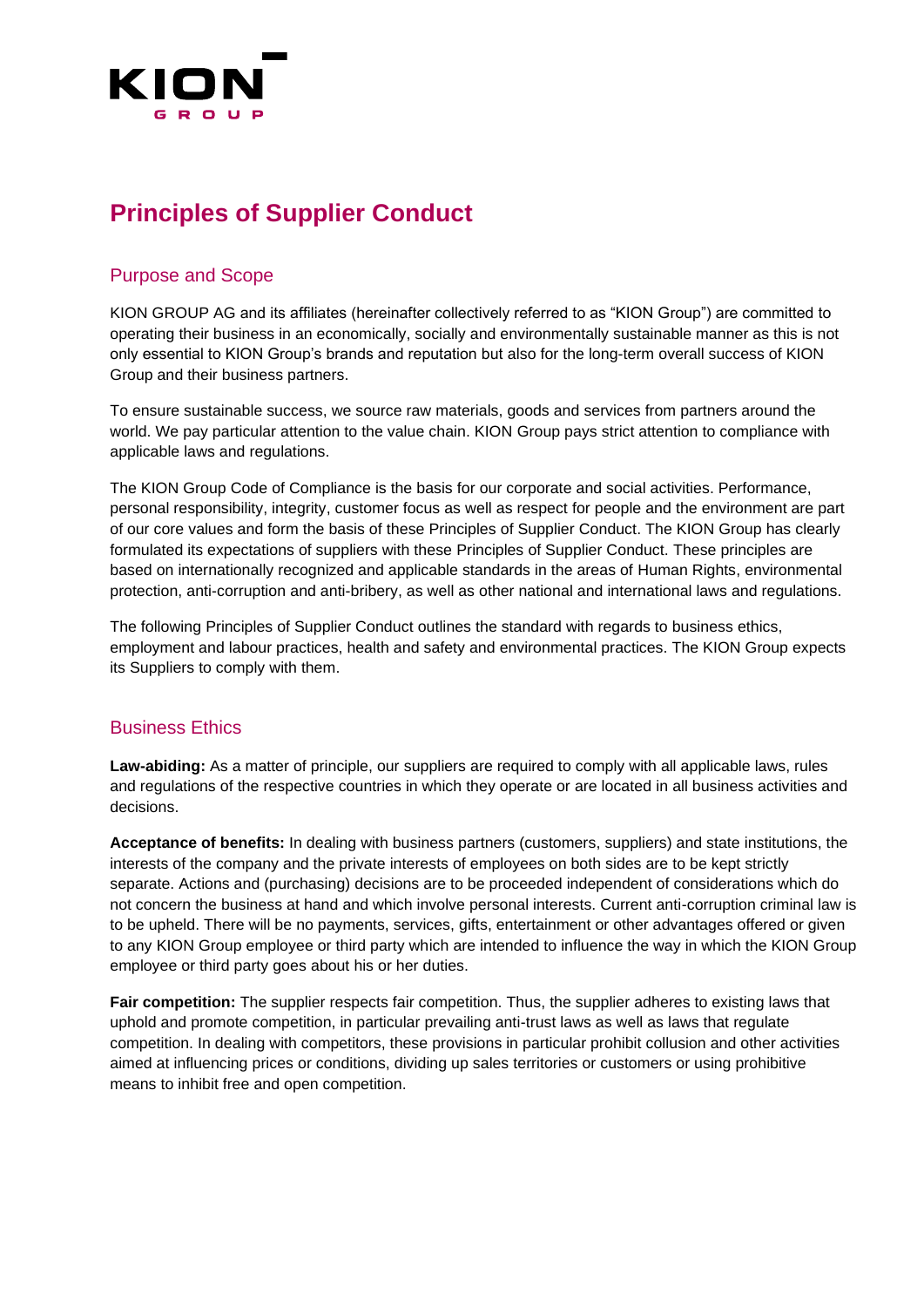

Page 2 | K-CPL-03 Version 2.0 | KION Principles of Supplier Conduct

**Disclosure of information:** All business processes must be transparent and correctly traceable in the supplier business records. Falsifying records and misrepresenting conditions and procedures in the supply chain are prohibited.

**Data protection:** Networking and digitalization play a decisive role for intralogistics. For many business models, the handling of data is the basis. Our claim is to handle data responsibly. We therefore expect our suppliers to process data in accordance with the applicable data protection regulations. In particular, this includes effective, transparent and adequately documented controls to protect data from KION Group companies against unwanted data use, modification or loss.

**Export and import:** The respective applicable laws and regulations in the areas of export and import control as well as customs must be complied with.

# Employment and Labour Practices

**Free choice of employment:** The supplier rejects every form of forced or compulsory labour. Employees are free to commence their employment and, if necessary, to leave employment after reasonable notice.

**Prohibition of child labour:** The supplier respects the regulations of the United Nations on Human Rights and children's rights. In particular, the supplier commits to complying with the Convention concerning the minimum age for admission to employment (Convention No 138 of the International Labour Organisation) as well as the Convention concerning the prohibition and immediate action for the elimination of the worst forms of child labour (Convention No 182 of the International Labour Organisation). If a national regulation concerning child labour provides for stricter measures, these shall have precedence.

**Discrimination in the context of employment relationships:** The supplier undertakes, within the framework of applicable laws and other regulations, to refrain from any form of discrimination and, if necessary, to combat it. This applies in particular to discrimination based on nationality, ethnic origin, religion, age, disability, skin color, sexual identity, political belief or gender. The supplier does not tolerate sexual harassment or physical or derogatory personal attacks.

**Inhumane treatment and modern slavery:** The supplier undertakes to respect the personal dignity of each individual and to comply with Human Rights and prevent any form of modern slavery. The supplier further undertakes to respect the right to freedom of expression and the protection of the personal rights and privacy of its employees.

**Working hours, wages and benefits:** The supplier shall comply with the applicable national legislation on working hours. In doing so, he acts in principle in accordance with the international standards of the ILO, unless there are stricter regulations at national level. Furthermore, the supplier undertakes to pay its employees remuneration that is at least in line with the respective applicable national laws and the legally valid minimum income and social benefits.

**Freedom of association:** The supplier respects its employees' right of association within the bounds of prevailing laws and statutes.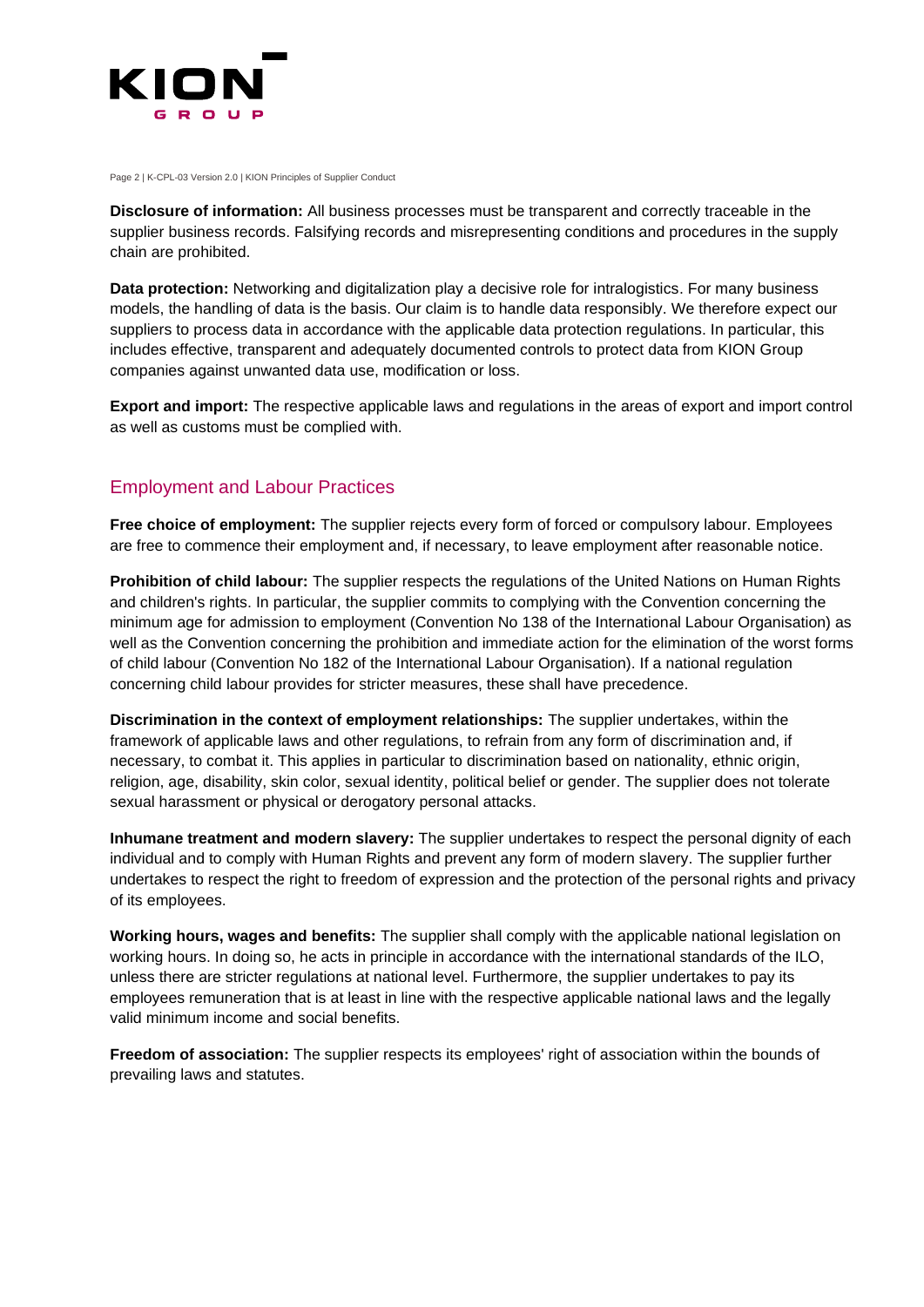

Page 3 | K-CPL-03 Version 2.0 | KION Principles of Supplier Conduct

#### Health and Safety Practices

**Principles:** The supplier guarantees the health and safety of its workers in the workplace as required by the countries in which they are located or operate. In addition, the supplier will continuously development and improve its health and safety measures and systems. The supplier establishes a reporting system that workers can use to raise health and safety concerns without fear of discrimination or sanction

**Emergency Preparedness:** To ensure the safety of life and limb and minimize damage to the environment and property, the supplier shall implement an emergency preparedness system that identifies and assesses potential hot spots and includes emergency plans that incorporate notification systems and reporting chains and include evacuation measures. Trainings and drills shall be held in accordance with local regulations, but at least once a year.

**Occupational accidents and diseases:** The supplier shall ensure the prevention of occupational accidents and diseases through appropriate procedures. This includes the recording and classification of accidents and illnesses, the necessary medical care and the investigation of such incidents. Any causes shall be remedied, and the supplier shall ensure that workers are facilitated to return to work.

**Industrial hygiene:** When handling chemical, biological or physical agents, workers who come into contact with them must be given special protection. This requires appropriate control mechanisms that begin with the identification of possible hazards and ultimately lead to protective measures. Hazards must be minimized and protective devices installed. Regular training is also part of hazard prevention.

**Physically demanding work:** If workers are engaged in physically demanding activities, these must be recorded, classified and monitored.

**Machine safeguarding:** Production facilities and other machines must be checked with regard to safety risks and, if necessary, equipped with appropriate protective devices. The supplier undertakes to carry out regular checks and maintenance.

**Sanitary facilities, catering and accommodation:** Clean sanitary facilities, drinking water and facilities for the hygienic preparation, storage and consumption of meals shall be made available to workers at all times. Worker housing provided by the supplier or a labour broker shall be well-maintained, clean, safe, have adequate emergency exits, hot water for bathing or showering and adequate lighting, as well as heating and ventilation systems and individually secured space for storage of personal belongings, and provide adequate space. Access and egress authorizations must be regulated.

**Health and safety messages:** The supplier shall provide workers with appropriate information and training on all aspects of occupational health and safety in their native language or a language they can understand. Information on health and safety issues shall be clearly visible and accessible to workers. Training shall be provided to all workers before they start work and at regular intervals thereafter.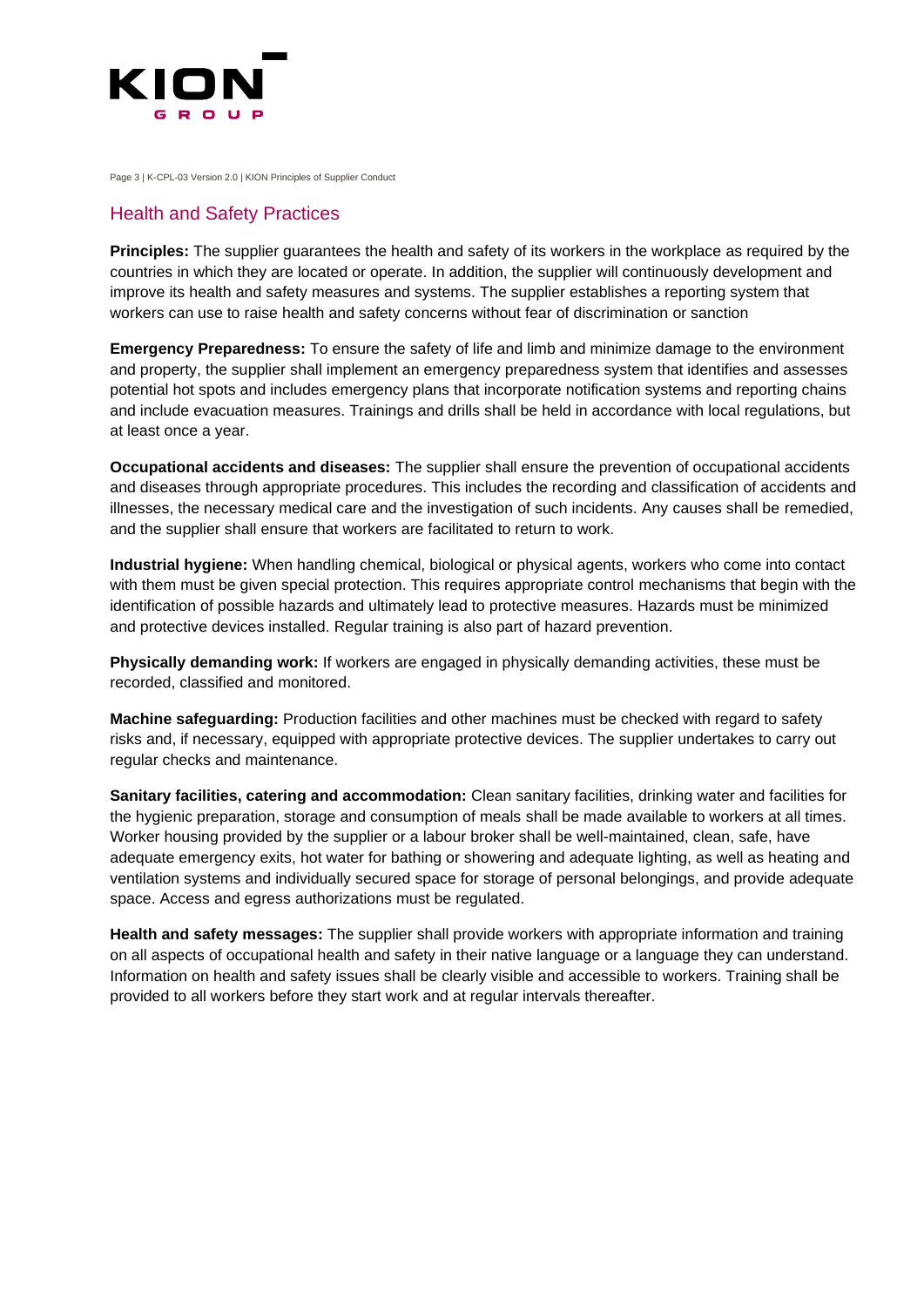

Page 4 | K-CPL-03 Version 2.0 | KION Principles of Supplier Conduct

#### **Environment**

**Principles:** The supplier is committed to sustainably upholding the goal of environmental protection for current and future generations by managing responsibly solid waste, waste water, air emissions, and hazardous substances in particular. Laws passed for the protection of the environment are to be obeyed. The supplier is to support environmentally-minded actions on the part of its employees.

**Manufacturing process:** The KION Group expects her supplier to ensure that the entire manufacturing process of their products, from the extraction of raw materials to production and waste management, takes into account the relevant environmental standards and commits to the goal of sustainable business. Waste and emissions of any kind are to be avoided and reduced as far as possible. This includes systematic recycling. Furthermore, the supplier is expected to comply with the law as well as with the specifications given by the KION Group. This includes proper labeling requirements for recyclable products as well as disposal. The supplier shall ensure that all nationally applicable standards for water management are complied with. The supplier is also required to make greater use of renewable energies and to minimize the emission of greenhouse gases.

**Responsible sourcing of minerals:** Procurement of minerals from conflict-affected and high-risk areas, in particular tantalum, tin, tungsten and gold, shall be conducted in accordance with the Organization for Economic Co-operation and Development (OECD) guidelines or an equivalent and recognized due diligence framework.

### Know how protection

The supplier commits its employees to safeguarding trade and company secrets. It is forbidden to divulge confidential information, as well as confidential documents, to third parties without proper authorisation or to provide other forms of access to them, unless proper authorisation has been granted or it has to do with publicly available information.

#### Management systems

**Accountability and responsibility of the management:** The supplier undertakes to introduce and operate management systems which are to be used to ensure the above requirements are met and which may be inspected by KION Group upon request.

This also includes measures for training and communication of managers and employees to ensure that they achieve an appropriate level of knowledge, awareness and skill to comply with the principles set out in this document.

The management system also includes a reporting system that enables employees and external parties to submit anonymous reports or complaints about grievances, in particular in connection with the Principles of Supplier Conduct described here. Care must be taken to ensure that the principles of confidentiality, the provisions of data protection and the applicable labour law are complied with and that those making the report are not disadvantaged in any way in connection with the report.